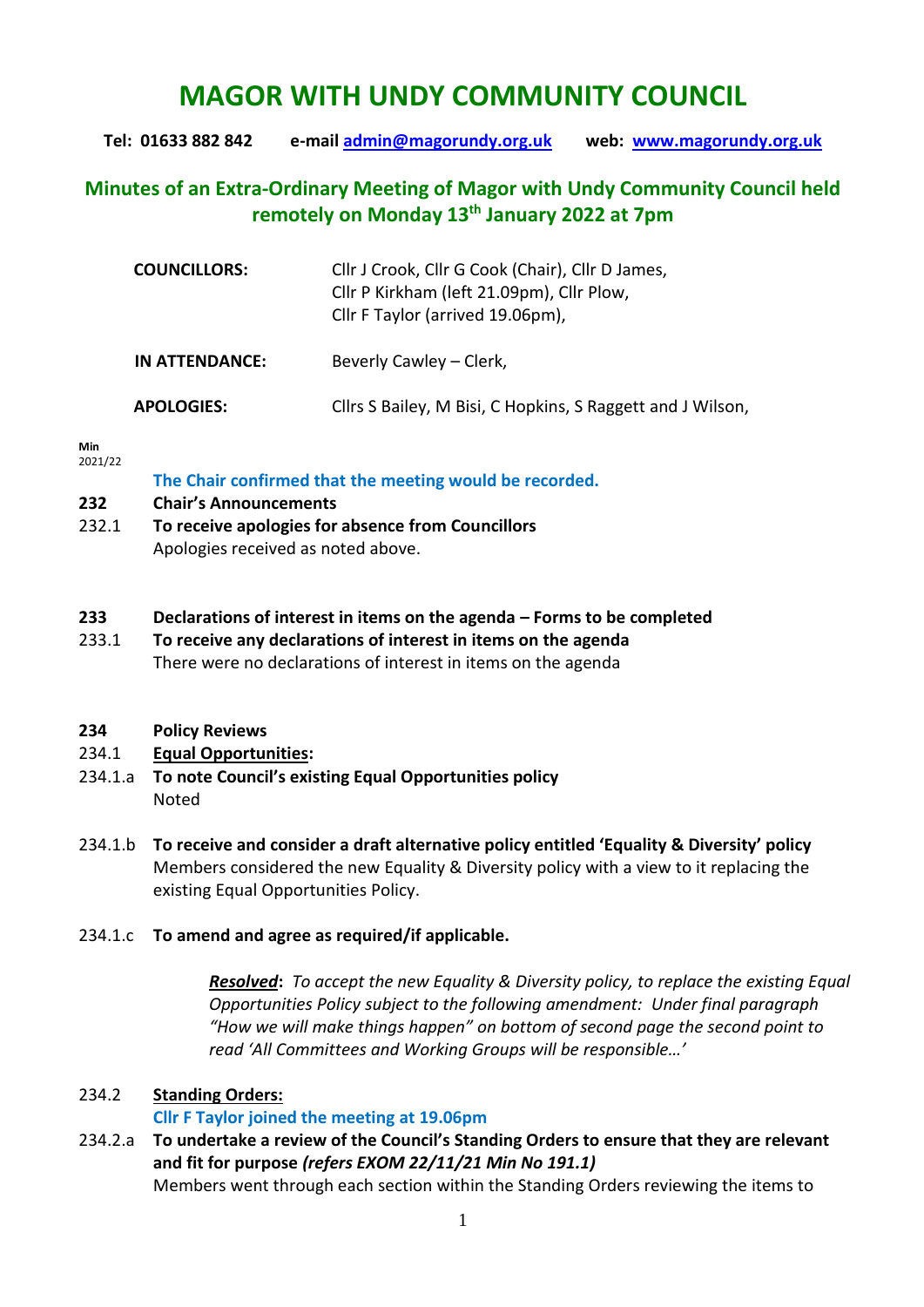ensure they were fit for purpose, robust and clearly understandable.

Members noted that the Orders still made reference to 'Chairman' or 'Vice Chairman' and felt that it was not gender-neutral – for today's society. The Clerk confirmed that under the Interpretation Act 1889 Section 1 it states *"…whether before or after the commencement of this Act, unless the contrary intention appears, - (a) words importing the masculine gender shall include females: and (b) word in the singular shall include the plural, and words in the plural shall include the singular."* which is why most legal documentation refers to Chairman, albeit verbal reference when addressing a meeting Chairman can be Chair, or Madam Chair/Madam Chairman.

It was noted that Standing Order 24.a was not strictly adhered to, in respect of physically sending an agenda out to the County Councillor representing the local wards.

*Resolved: That the Clerk amend all reference to 'Chairman' or 'Vice-Chairman' in the Standing Orders, and all other Council policies to 'Chair' or 'Vice-Chair'.*

*Resolved: That the Clerk forward to all County Councillors representing the local wards copies of meeting agenda's.*

*Resolved: That the Clerk would 'track-change' all amendments, additions etc. to the Standing Orders and send a copy to every Councillor, with those not present at this meeting, required to confirm in writing that they have read and understood the Standing Orders as a whole, including the changes.*

#### 234.2.b **To amend and agree as required**

Members made several amendments and additions.

*Resolved: That Standing Order 25.1.iii be amended to read "… for advice, (with the exception of the Chair or Vice-Chair)"*

*Resolved: That once amended, the Standing Orders be ratified (at the next Full Council meeting) as the most current version for uploading to the Council's website.*

#### 234.3 **Financial Regulations:**

### 234.3.a **To undertake a review of the Council's Financial Regulations, ensure that they are relevant and fit for purpose** *(refers EXOM 22/11/21 Min No 191.1)*

Members went through each section within the Financial Regulations reviewing the items to ensure they were fit for purpose, robust and clearly understandable.

Members noted Financial Regulation 7.6 in respect of personal performance management for senior officers, and that an annual appraisal system was already in place.

Members noted Financial Regulation 11.2 in respect of maintenance of the register of personal interests, including for a senior member of staff, and that the clerk had declared interests (in meetings) at several points in time.

When reviewing section 11 of the Financial Regulations, members were mindful of the Wales Audit Office comments in respect of considering the estimated total value of a contract over the life of the contract rather than for a single year. The clerk had been unable to find any reference to a 'cumulative contract'.

Members noted section 13 and 14 in respect of stores, equipment and assets and acknowledged that an asset list is held, and checked annually with the exception of several items held at a local farm.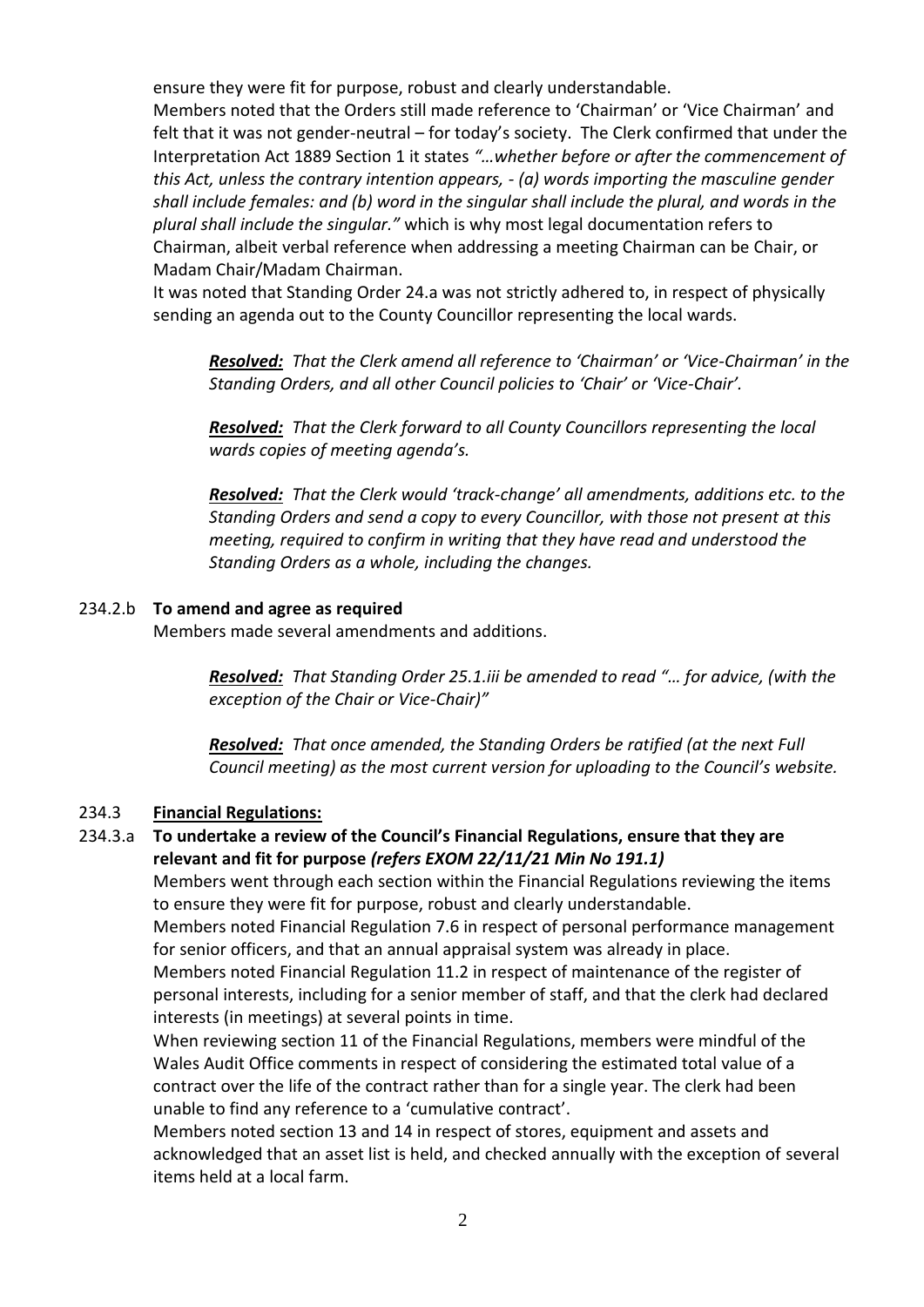Members noted the section on Insurance, and noted that the Council's Insurance comes up for renewal and tender in June 2022.

*Resolved: That in view of the fact that Council would be appointing a new Clerk shortly, it would take the opportunity to undertake a review of the Personal Performance Management system in place.*

*Resolved: That the clerk would complete an up-to-date Register of Personal Interests, giving sight of it to the Chair and Vice-Chair, prior to it being filed on the staff file.*

*Resolved: That Council would seek guidance and advice in respect of 'cumulative contracts' from SLCC or OVW, and if it were necessary to take further paid advice a budget would be sourced at a future meeting.*

*Resolved: That Cllr Crook and the Clerk would undertake a full asset list check at the earliest opportunity, including those held off site at a local farm.*

*Resolved: That the Clerk would 'track-change' all amendments, additions etc. to the Financial Regulations and send a copy to every Councillor, with those not present at this meeting, required to confirm in writing that they have read and understood the Financial Regulations as a whole, including the changes.*

#### 234.3.b **To amend and agree as required**

Members made several amendments and additions.

*Resolved: That Financial Regulation 3.2 be changed to read "… Council's Development Plan …" instead of "… Council's 5-Year Plan …"*

*Resolved: That Financial Regulation 5.5.c be changed to read "Internal fund transfers between the Council's Current and Savings Accounts, and within the Council's banking arrangements up to the sum of £20,000 provided that a list of such payments shall be submitted to the next appropriate meeting of Council, (but with the exception of when the Council's Precept is received for a larger amount and requires transferring from the Council's current account to the savings account.)"*

*Resolved: That Financial Regulation 6.10 be changed to read "Payment for certain items may be made by on-line internet banking transfer provided evidence is retained showing which members approved the payment. The clerk raises the payment of an invoice via on-line banking and prints a copy of the transaction. The transaction is then approved and released on-line by one Councillor who signs the documentation, and a second councillor countersigns all the documents."*

*Resolved: That Financial Regulation 6.14 be changed, with the last sentence 'The bank mandate will ……. stated number of approvals' being deleted.*

*Resolved: That Financial Regulation 10.1 be changed to read "…letter or email quoting the Purchase Order Number shall be issued…"*

*Resolved: To add a new Financial Regulation 11.1.k to read "All quotes, estimates*